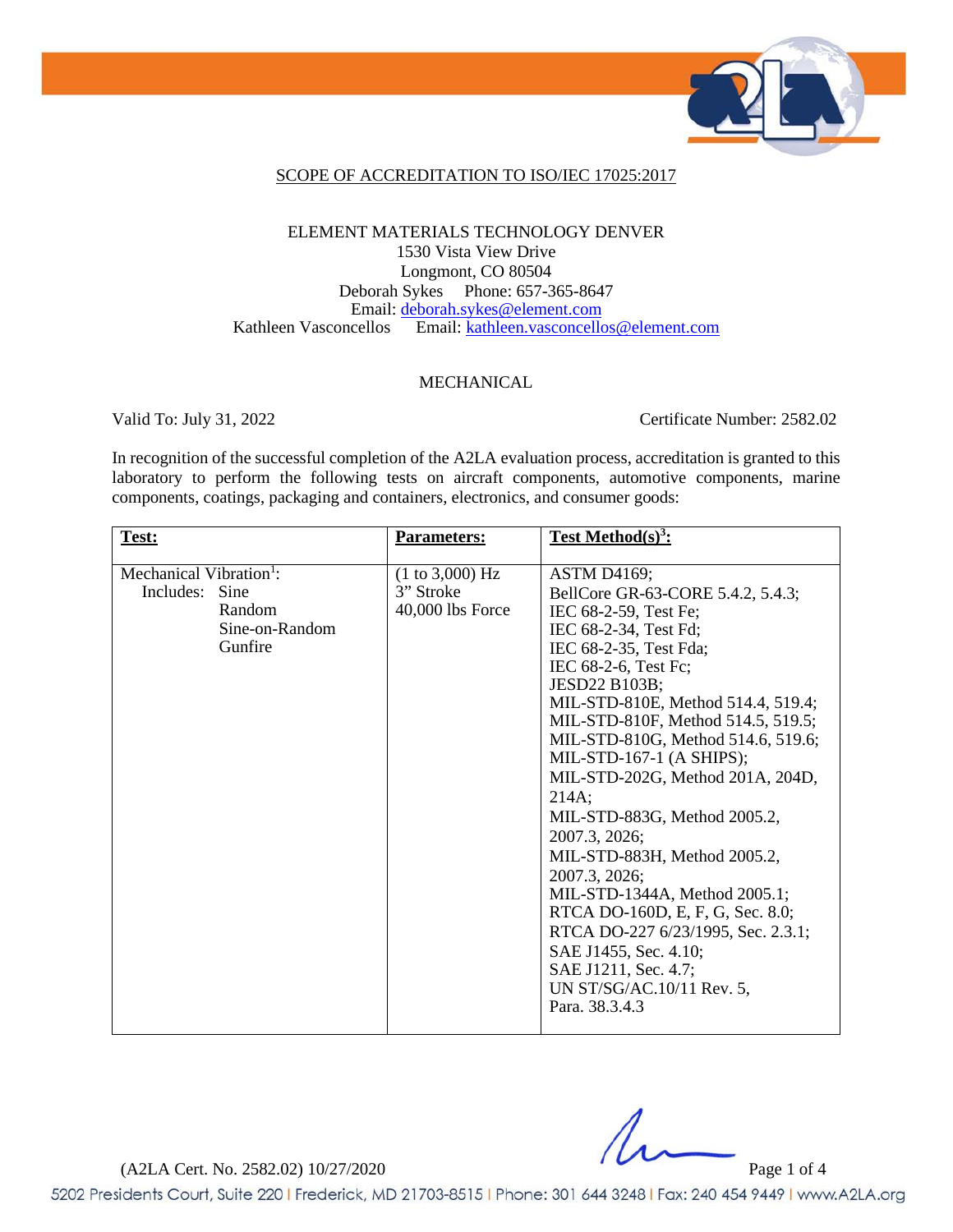| Test:                                                                                                                           | <b>Parameters:</b>                                                                                                                              | Test Method $(s)^3$ :                                                                                                                                                                                                                                                                                                                                                                                                                                                                                                                                                                                                             |
|---------------------------------------------------------------------------------------------------------------------------------|-------------------------------------------------------------------------------------------------------------------------------------------------|-----------------------------------------------------------------------------------------------------------------------------------------------------------------------------------------------------------------------------------------------------------------------------------------------------------------------------------------------------------------------------------------------------------------------------------------------------------------------------------------------------------------------------------------------------------------------------------------------------------------------------------|
| Mechanical Shock <sup>1</sup>                                                                                                   | Drop Shock:<br>Force 600 G<br>Period (2 to 80) ms<br>Vibe Shock:<br>3" Stroke<br>30 000 lbs Force                                               | IEC 68-2-27, Test Ea;<br>IEC 68-2-29, Test Eb;<br>JESD22 B104C Conditions A, C, D, E;<br>MIL-STD-810E, Method 516.4;<br>MIL-STD-810F, Method 516.5;<br>MIL-STD-810G, Method 516.6;<br>MIL-STD-202G, Method 213B;<br>MIL-STD-883G, Method 2002.4;<br>MIL-STD-883H, Method 2002.5;<br>MIL-STD-1344A, Method 2004.1;<br>RTCA DO-160D, E, F, G, Sec. 7.2;<br>RTCA DO-227 6/23/1995, Sec. 2.3.2;<br>SAE J1455, Sec. 4.11;<br>SAE J1211, Sec. 4.8;<br>UN ST/SG/AC.10/11 Rev. 5,<br>Para. 38.3.4.4                                                                                                                                       |
| Acceleration <sup>1</sup>                                                                                                       | $r = 36$ "<br><b>250 RPM</b>                                                                                                                    | MIL-STD-810E, Method 513.4;<br>MIL-STD-810F, Method 513.5;<br>MIL-STD-810G, Method 513.6;<br>MIL STD-202G, Method 212A;<br>MIL-STD-1344A, Method 2011.1;<br>RTCA DO-160D, E, F, G, Sec. 7.3                                                                                                                                                                                                                                                                                                                                                                                                                                       |
| Thermal (Temperature) <sup>1</sup> :<br>Includes:<br>High/Low Temperature<br><b>Thermal Shock</b><br><b>Temperature Cycling</b> | High 260 °C<br>Low -70 $\rm ^{o}C$<br><b>Temperature Shock</b><br>$(-70 \text{ to } 150)$ °C<br>Temperature Cycle<br>$(-70 \text{ to } 150)$ °C | BellCore GR-63-CORE, Sec. 5.1.1.1,<br>5.1.1.2;<br>IEC 68-2-1 Test A;<br>IEC 68-2-2, Test B;<br>JESD 22, Sec. A104C;<br>MIL-STD-810E, Method 501.3, 502.3;<br>MIL-STD-810F, Method 501.4, 502.4;<br>MIL-STD-810G, Method 501.5, 502.5;<br>MIL-STD-810E, Method 503.3, 520.1;<br>MIL-STD-810F, Method 503.4, 520.2;<br>MIL-STD-810G, Method 503.5, 520.3;<br>MIL-STD-202G, Method107G;<br>MIL STD-883G, H, Method 1010.8;<br>MIL-STD-1344A, Method 1003.1;<br>RTCA DO-160D, E, F, G, Sec. 5.0;<br>RTCA DO-227 6/23/1995, Sec. 2.3.3;<br>SAE J1455, Sec. 4.1;<br>SAE J1211, Sec. 4.1;<br>UN ST/SG/AC.10/11 Rev. 5,<br>Para. 38.3.4.2 |

 $(A2LA$  Cert. No. 2582.02) 10/27/2020 Page 2 of 4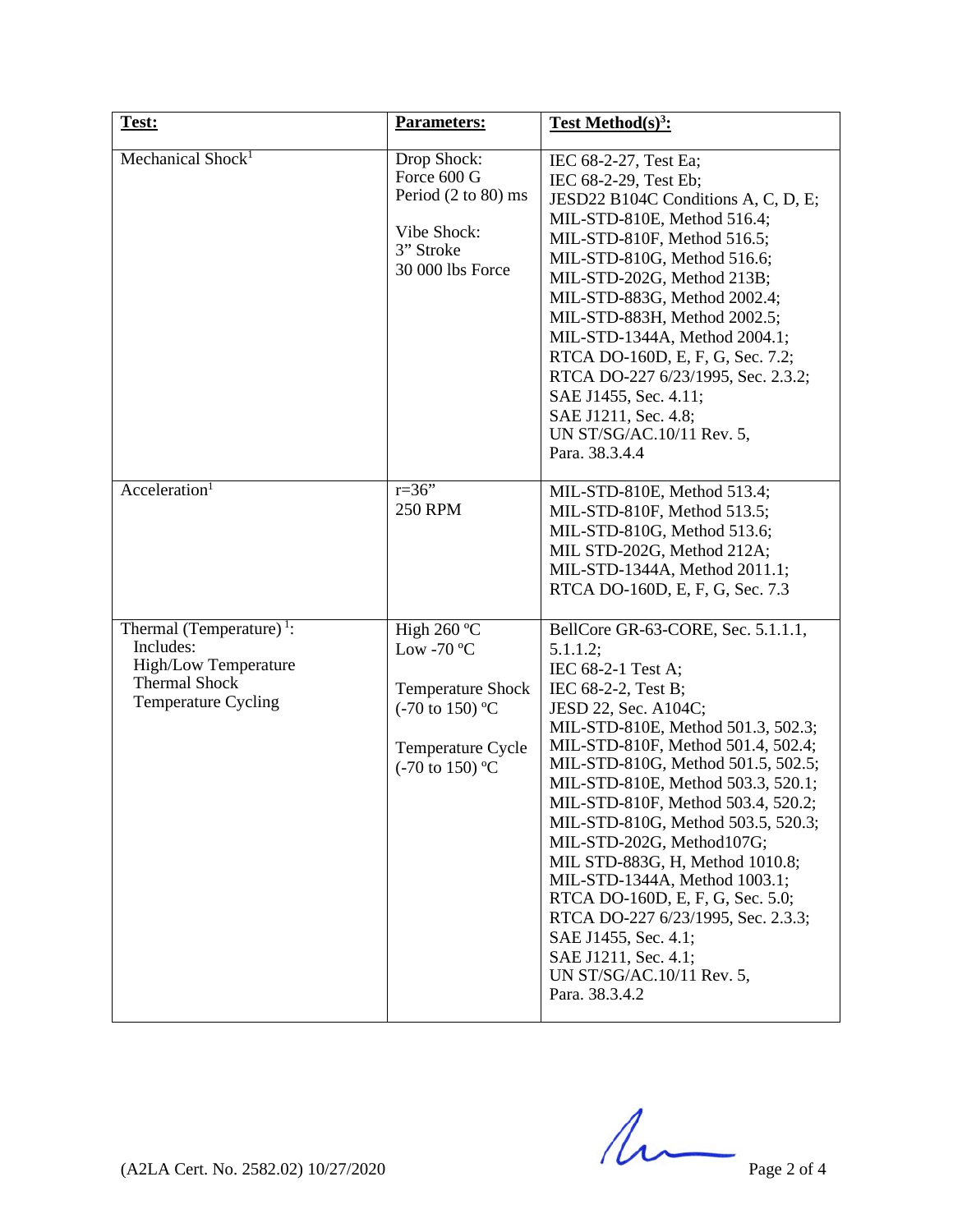| Test:                                                               | <b>Parameters:</b>                                                    | <b>Test Method</b> $(s)^3$ :                                                                                                                                                                                                                                                                                                                                                                                 |
|---------------------------------------------------------------------|-----------------------------------------------------------------------|--------------------------------------------------------------------------------------------------------------------------------------------------------------------------------------------------------------------------------------------------------------------------------------------------------------------------------------------------------------------------------------------------------------|
| Temperature/Humidity <sup>1</sup>                                   | $(10 \text{ to } 95)$ % RH                                            | BellCore GR-63-CORE 5.1.1.3, 5.1.2;<br>IEC 68-2-30, Test Db;<br>MIL-STD-810E, Method 507.3;<br>MIL-STD810F, Method 507.4;<br>MIL-STD-810G, Method 507.5;<br>MIL-STD-202G, Method 103B, 106G;<br>MIL-STD-883G, H, Method 1004.7;<br>MIL-STD-1344A, Method 1002.2;<br>RTCA DO-160D, E, F, G, Sec. 6.0;<br>RTCA DO-227 6/23/1995, Sec. 2.3.6;<br>SAE J1455, Sec. 4.2;<br>SAE J1211, Sec. 4.2                    |
| Salt Spray<br>Salt Fog, Corrosion                                   |                                                                       | ASTM B117;<br>GM 9540P (supersede 2013) <sup>2</sup> ;<br>IEC 68-2-52, Test Kb;<br>MIL-STD-810E, Method 509.3;<br>MIL-STD-810F, Method 509.4;<br>MIL-STD-810G, Method 509.5;<br>MIL-STD-202G, Method 101E;<br>MIL-STD-883G, H, Method 1009.8;<br>MIL-STD-1344A, Method 1001.1;<br>NEMA 250, Sec. 5.8, 5.9;<br>RTCA DO-160D, E, F, G, Sec. 14.0;<br>SAE J1455, Sec. 4.3;<br>SAE J2334;<br>SAE J1211, Sec. 4.3 |
| <b>Evaluation: Corrosion Creep-back</b>                             |                                                                       | ASTM D1654                                                                                                                                                                                                                                                                                                                                                                                                   |
| <b>Evaluation: Tape Adhesion</b>                                    |                                                                       | ASTM D3359                                                                                                                                                                                                                                                                                                                                                                                                   |
| Altitude (Barometric Pressure) <sup>1</sup><br>Temperature Altitude | $(5,000 \text{ to } 70,000) \text{ ft}$<br>$(-70 \text{ to } 140)$ °C | MIL-STD-810E, Method 500.3;<br>MIL-STD-810F, Method 500.4;<br>MIL-STD-810G, Method 500.5;<br>MIL-STD-202G, Method 105C;<br>MIL-STD-883G, H, Method 1001.1;<br>MIL-STD-1344A, Method 1011;<br>SAE J1455, Sec. 4.9;<br>SAE J1211, Sec. 4.6;<br>UN ST/SG/AC 10/11 Rev. 5<br>Para. 38.3.4.1;<br>RTCA DO-160 D, E, F, G, Sec. 4.0                                                                                 |

 $(A2LA$  Cert. No. 2582.02) 10/27/2020 Page 3 of 4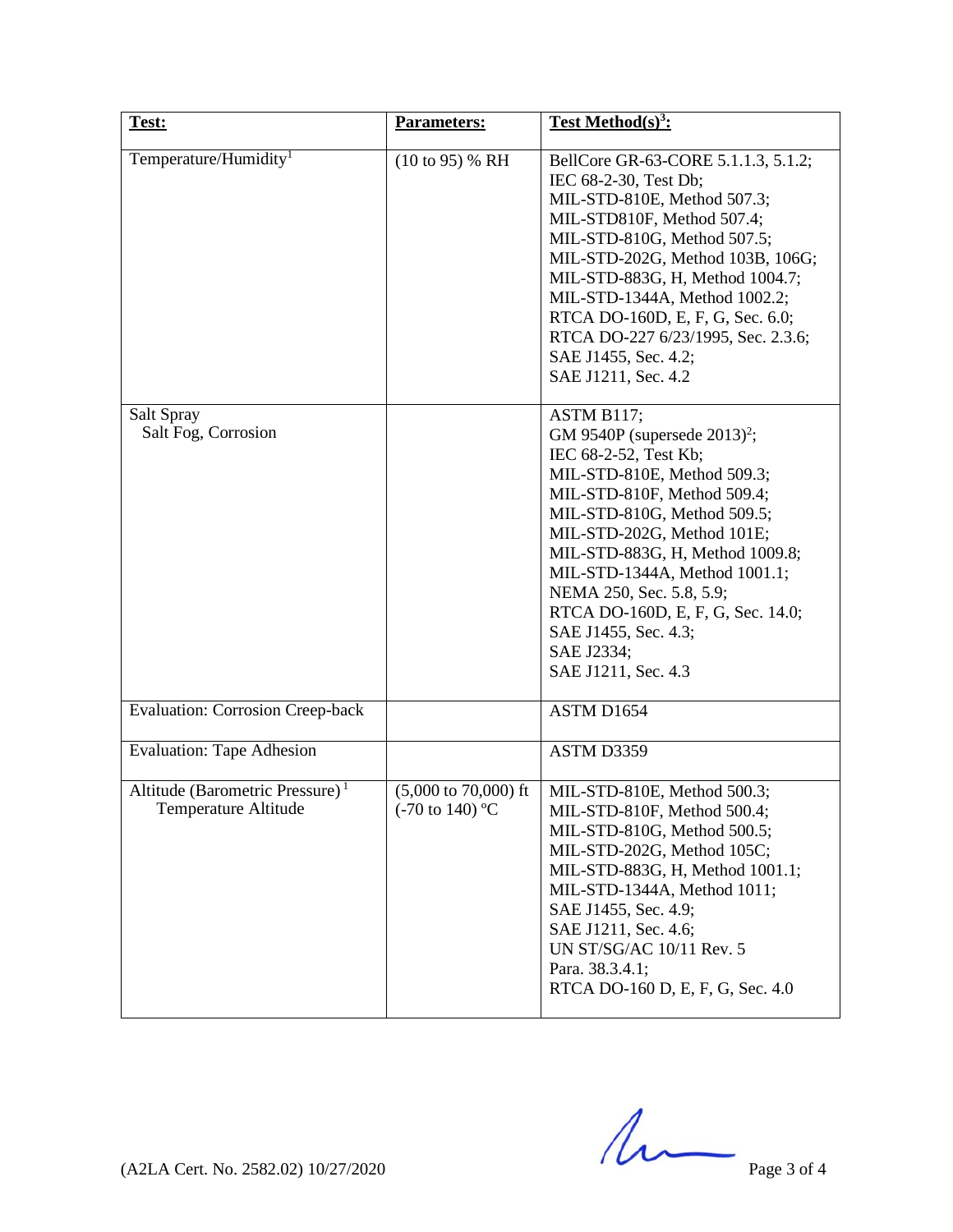| Test:                                                 | Parameters:                                                                                         | Test Method(s) <sup>3</sup> :                                                                                                                                                                                        |
|-------------------------------------------------------|-----------------------------------------------------------------------------------------------------|----------------------------------------------------------------------------------------------------------------------------------------------------------------------------------------------------------------------|
| <b>Thermal Vacuum</b>                                 | Pressure:<br>$(10^{-5})$ Torr or Lower<br>Temperature:<br>$(-100 \text{ to } +190)$ °C              | SOP 011 Thermal Vacuum Test                                                                                                                                                                                          |
| Altitude <sup>1</sup> :<br>Decompression/Overpressure | Up to 100 psi                                                                                       | MIL-STD-810E, Method 500.3;<br>MIL-STD-810F, Method 500.4;<br>MIL-STD-810G, Method 500.5;<br>RTCA DO-160D, E, F, G, Sec. 4.6;<br>RTCA DO-227 6/23/1995, Sec. 2.3.4,<br>Sec. 2.3.5                                    |
| <b>Combined Environment</b><br>Temp at Vibe           | (1 to 3,000) Hz<br>3" Stroke<br>40,000 lbs Force<br>Temperature Cycle<br>$(-70 \text{ to } 150)$ °C | MIL-STD-810E, Method 520.1;<br>MIL-STD-810F, Method 520.2;<br>MIL-STD-810G, Method 520.3                                                                                                                             |
| Drop Shock:<br>Corner, Edgewise, Flat                 |                                                                                                     | <b>ASTM D4169;</b><br>BellCore GR-63-CORE, Sec. 5.3                                                                                                                                                                  |
| Dust                                                  |                                                                                                     | IEC 60529, Sec. IP5X, IP6X;<br>MIL-STD-810F, Sec. 510.4,<br>Procedure III only                                                                                                                                       |
| Waterproofness / Drip                                 |                                                                                                     | IEC 60529, Sec. IP X3, X4, X5, X6, X7,<br>X8;<br>MIL-STD-810E, Method 512.3;<br>MIL-STD-810F, Method 512.4;<br>MIL-STD-810G, Method 512.5;<br>NEMA 250, Sec. 5.7;<br>RTCA DO-160F, Sec. 10.0;<br>SAE J1211, Sec. 4.4 |
| Icing / Freezing Rain                                 |                                                                                                     | MIL-STD-810E, Method 521.1;<br>MIL-STD-810F, Method 521.2;<br>MIL-STD-810G, Method 521.3;<br>NEMA 250, Sec. 5.6;<br>RTCA DO-160D, E, F, G, Sec. 24,<br>Cat. A $&$ C                                                  |
| UV Fluorescent Light Exposure                         |                                                                                                     | ASTM G 154                                                                                                                                                                                                           |
| Protection Against Solid Foreign<br>Objects           |                                                                                                     | IEC 60529, Sec. IPX5, IPX6                                                                                                                                                                                           |
| <b>HALT/HASS</b>                                      |                                                                                                     | Qualmark Guideline 9.0                                                                                                                                                                                               |

 $(122A$  Cert. No. 2582.02) 10/27/2020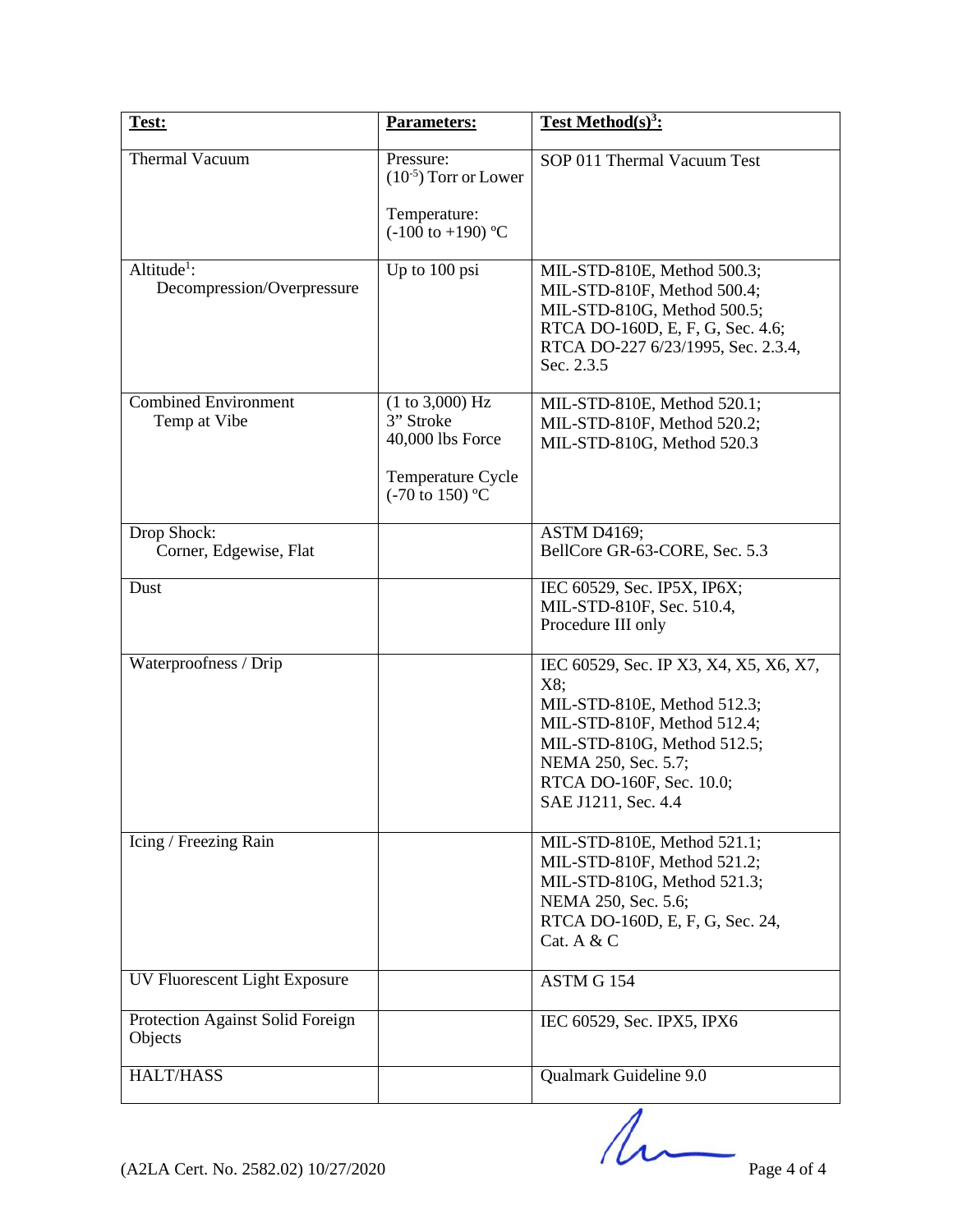*1 Also using customer specified test methods based on the parameters listed above.*

*2 This laboratory's scope contains withdrawn or superseded methods. As a clarifier, this indicates that the applicable method itself has been withdrawn or is now considered "historical" and not that the laboratory's accreditation for the method has been withdrawn.* 

<sup>3</sup>When the date, revision or edition of a test method standard is not identified on the scope of accreditation, *the laboratory is expected to be using the current version within one year of the date of publication, per part C., Section 1 of A2LA R101 - General Requirements- Accreditation of ISO-IEC 17025 Laboratories.*

 $(222A$  Cert. No. 2582.02) 10/27/2020